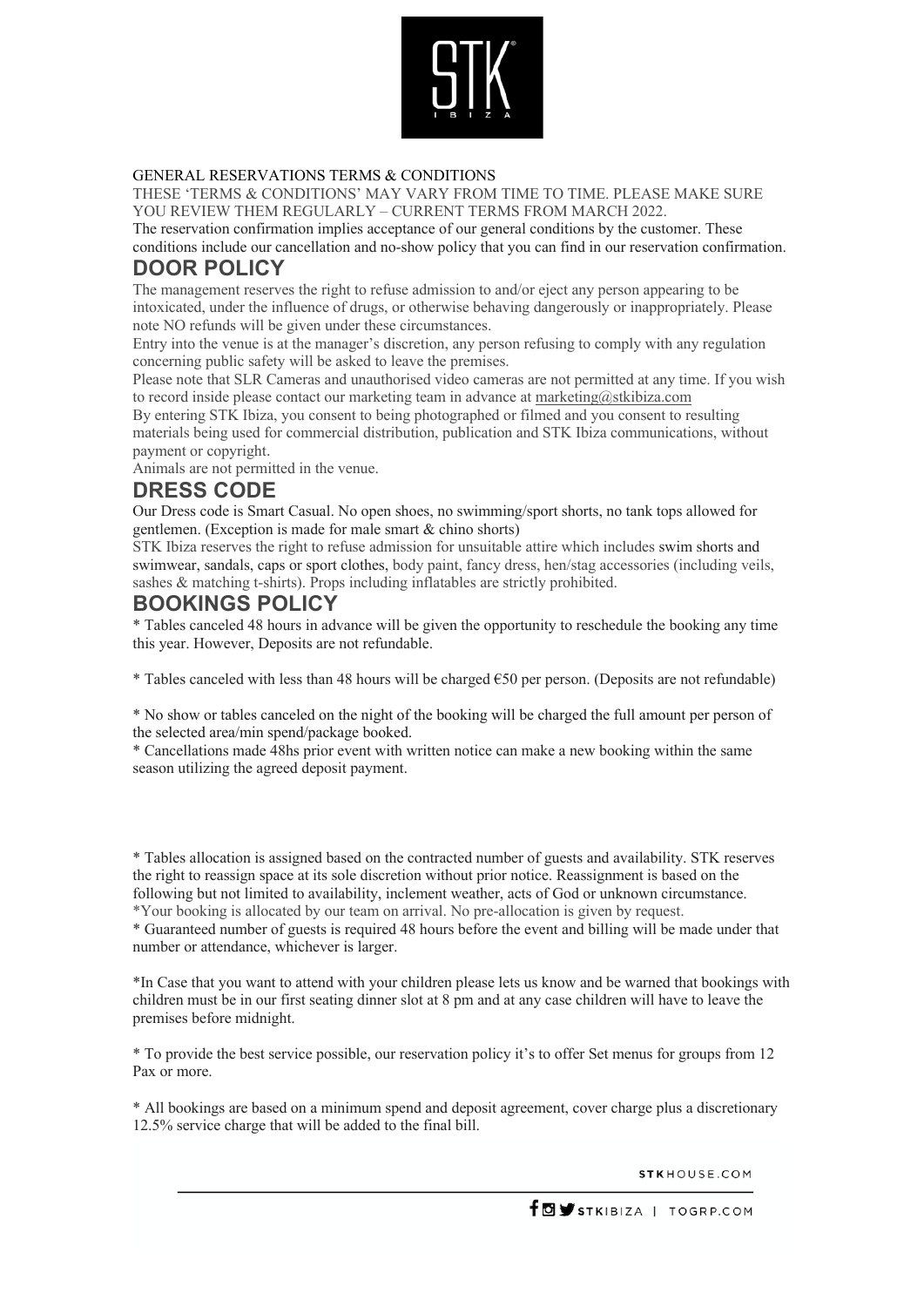

\*To complete your reservation, a non- refundable deposit is required. The deposit is non-refundable under any circumstances including situations

and events out of our control but we will offer a change to a different date in the same year if you contact us at least 7 days prior to your original reservation date (subject to availability), you will be issued with a credit voucher which is subject to the normal booking conditions and is non-refundable. \* Groups (From 12 Pax); A 50% deposit is required to secure the reservation.

\* Non-Groups: We require 50€ per person.

\* All booking deposits will be deducted from the final bill on the night of your reservation for the guests who have showed up. No shows/cancellations without 48h prior written communication will be charged. The deposit is not refundable.

\* Deposits are non-refundable.

\* Your Deposit is non- refundable; however, you may change the date of your visit to another date of the same year if you contact us with 1 week notice prior to booking date (Subject to availability). We cannot be held responsible for flight cancellations.

\*Amex card payments will require valid photographic identification such as a passport or driving license unless it is operated with a chip and pin. For fraudulent reasons we will also require a photocopy of the card & ID.

\* There are 4 areas (both in the same room) available to book:

\* The Black Carpet area (VIP) has a minimum spend of 150  $\epsilon$  p.p. for a seating time of 2 hours. The 150 $\epsilon$ minimum spend on our Black Carpet Area (VIP) is to be committed and spend toward food & drinks. For all-night bookings, the minimum spend of our Black Carpet Area (VIP) is 300€ per person towards food, beverage and shisha.

\* El Bistro area - You will be only required to order at least two courses per person (one main course plus starter or dessert)

**\*** The Mezzanine Secret Room. - Private Dining area for groups. Special Packages available for these areas based on our events calendar with Ibiza Castle Views, Private bar with personalized server and entertainment.

**\*** The marina Terrace. **-** Lounge al fresco with marina and Dalt Vila views.

\* The table your reserve is for a specific amount of people that you have requested. No extra guest will be allowed to join the reservation without prior communication and confirmation from our reservation department, subject to availability.

\* For the payment of the deposit you will be redirected to the website of the payment processor. STK Ibiza itself will have no financial information unless a manual booking is made with us via email.

\* Payment is always made via a secure connection, for more information please refer to the website of the payment processor. As we charge in the local currency of Euros. We are unable to specify the amount taken in other currencies your bank will determine this rate

\* Please be aware of your belongings inside the venue, as during your time in STK Ibiza we cannot be held responsible for any unattended personal items.

\*To help us give you the best customer service, please report any lost property as soon as possible and we will do our best to reunite you with your items.

\* We provide every night entertainment that goes around every single area of the restaurant, so all our clients can enjoy the dinner disco experience. (Food, Entertainment, Music by our resident DJ, Cocktails & more).

## **RESERVATION RECONFIRMATION**

We will contact you a few days before to remind you of your reservation and requesting your reconfirmation before entering into our cancellation and no-show policy period.

Our reservations department will contact you on the same day of your reservation, directly to the holder of each booking, to reconfirm the reservation once again, the number of guests and the time of arrival. In

STKHOUSE.COM